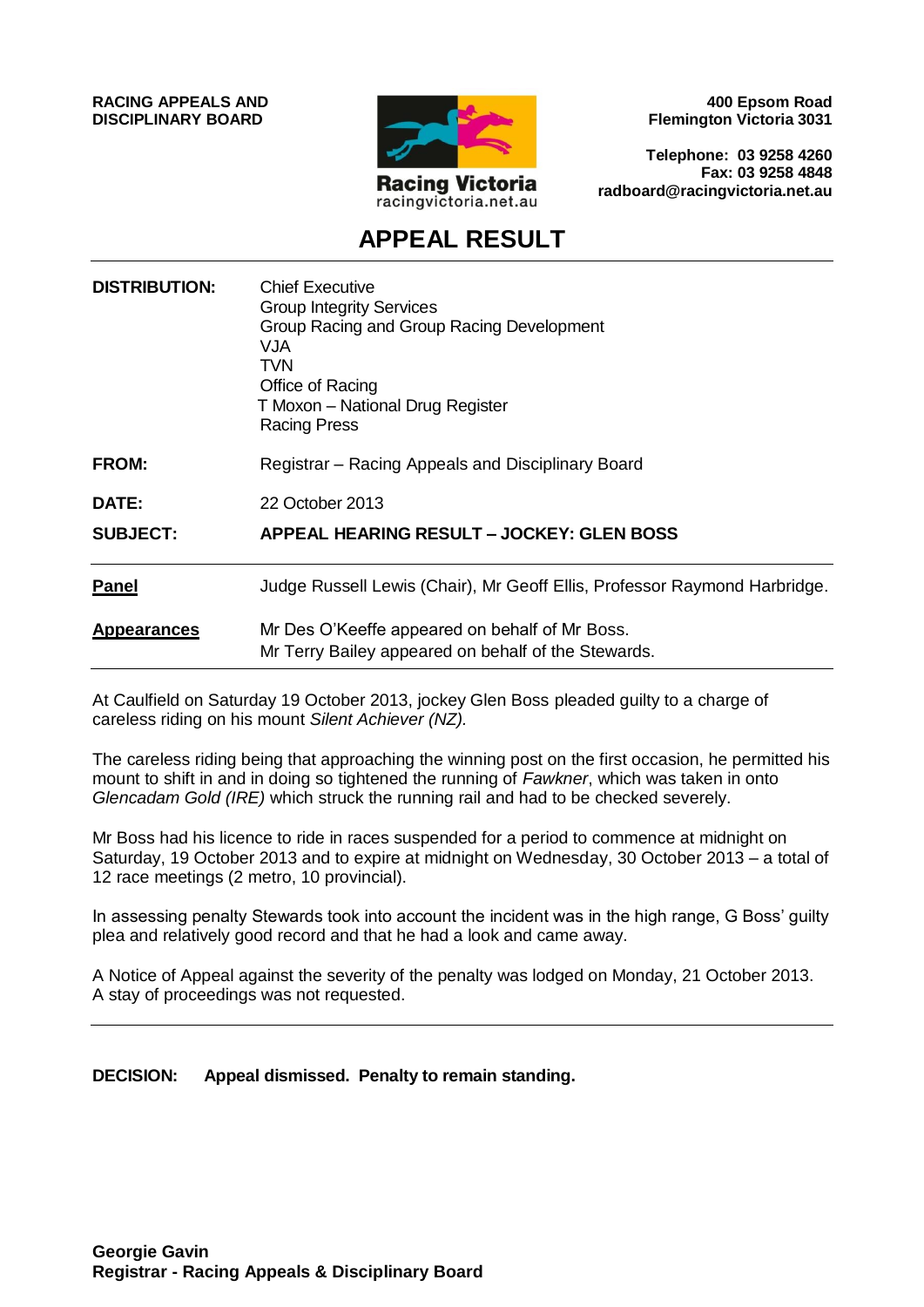# **TRANSCRIPT OF PROCEEDINGS**

#### **RACING APPEALS AND DISCIPLINARY BOARD**

\_\_\_\_\_\_\_\_\_\_\_\_\_\_\_\_\_\_\_\_\_\_\_\_\_\_\_\_\_\_\_\_\_\_\_\_\_\_\_\_\_\_\_\_\_\_\_\_\_\_\_\_\_\_\_\_\_\_\_\_\_\_\_

**HIS HONOUR JUDGE R.P.L. LEWIS, Chairman MR G. ELLIS PROF R. HARBRIDGE**

#### **EXTRACT OF PROCEEDINGS**

#### **DECISION**

### **IN THE MATTER OF THE BMW CAULFIELD CUP OVER 2400 METRES AT CAULFIELD ON 19/10/13**

**JOCKEY: GLEN BOSS**

#### **MELBOURNE**

#### **TUESDAY, 22 OCTOBER 2013**

MR T. BAILEY appeared on behalf of the RVL Stewards

MR D. O'KEEFFE appeared on behalf of the Appellant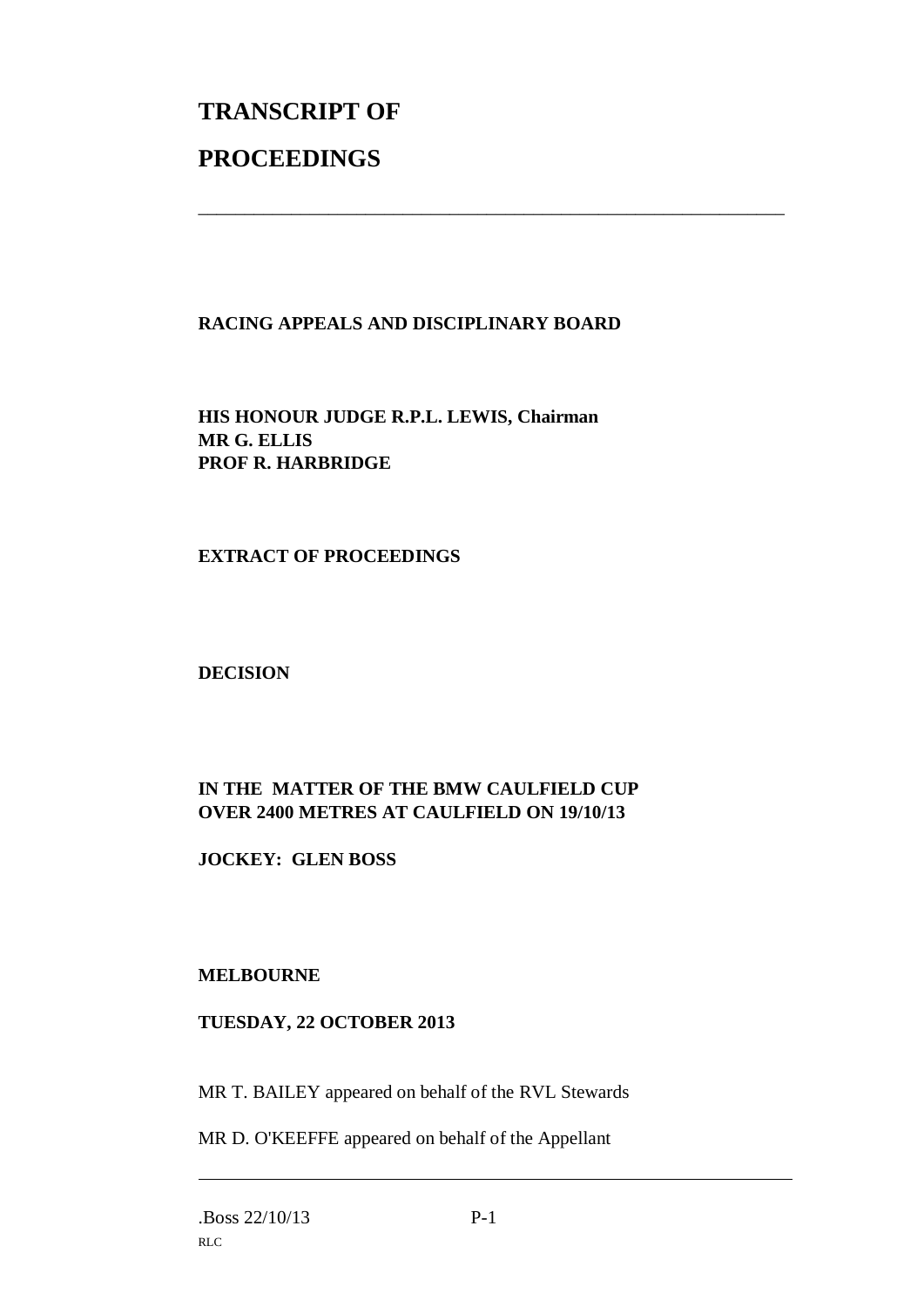CHAIRMAN: In this case, the Appellant submits that the degree of carelessness was in the low range, albeit the consequences were serious. The Appellant argues that he looked to his inside and then initiated a shift inwards, being unaware of the presence of Glencadam Gold on the fence which was on the inside of Nicholas Hall's mount. The Appellant said that he acted reasonably by looking to his inside, but that his view of Glencadam Gold was completely obscured by Hall's mount which he expected to be going to the fence. He said that had he known Glencadam Gold was there, he would never have shifted ground. He puts much of the blame for the interference on Nicholas Hall for failing to call to him. Indeed, it was only after hearing the call of Tom Berry that the Appellant became aware of Berry's predicament.

The Appellant, in order to illustrate his point, used the analogy of a driver failing to see a car on his inside as he changed lanes. He argued that notwithstanding the driver's carelessness, the driver of the inside car would also be to blame if he did not sound his horn. The Board is not impressed with that analogy.

In the Board's view, the Appellant, a top-class and very experienced rider, should have assumed that in the run to the winning post the first time in a race like the Caulfield Cup that there would be or there would be likely to be a horse close to and on the inside of Hall's mount. Mr Bailey's pre-race pep talk, so described by Mr O'Keeffe, should have reinforced in the minds of riders that this was a likely scenario.